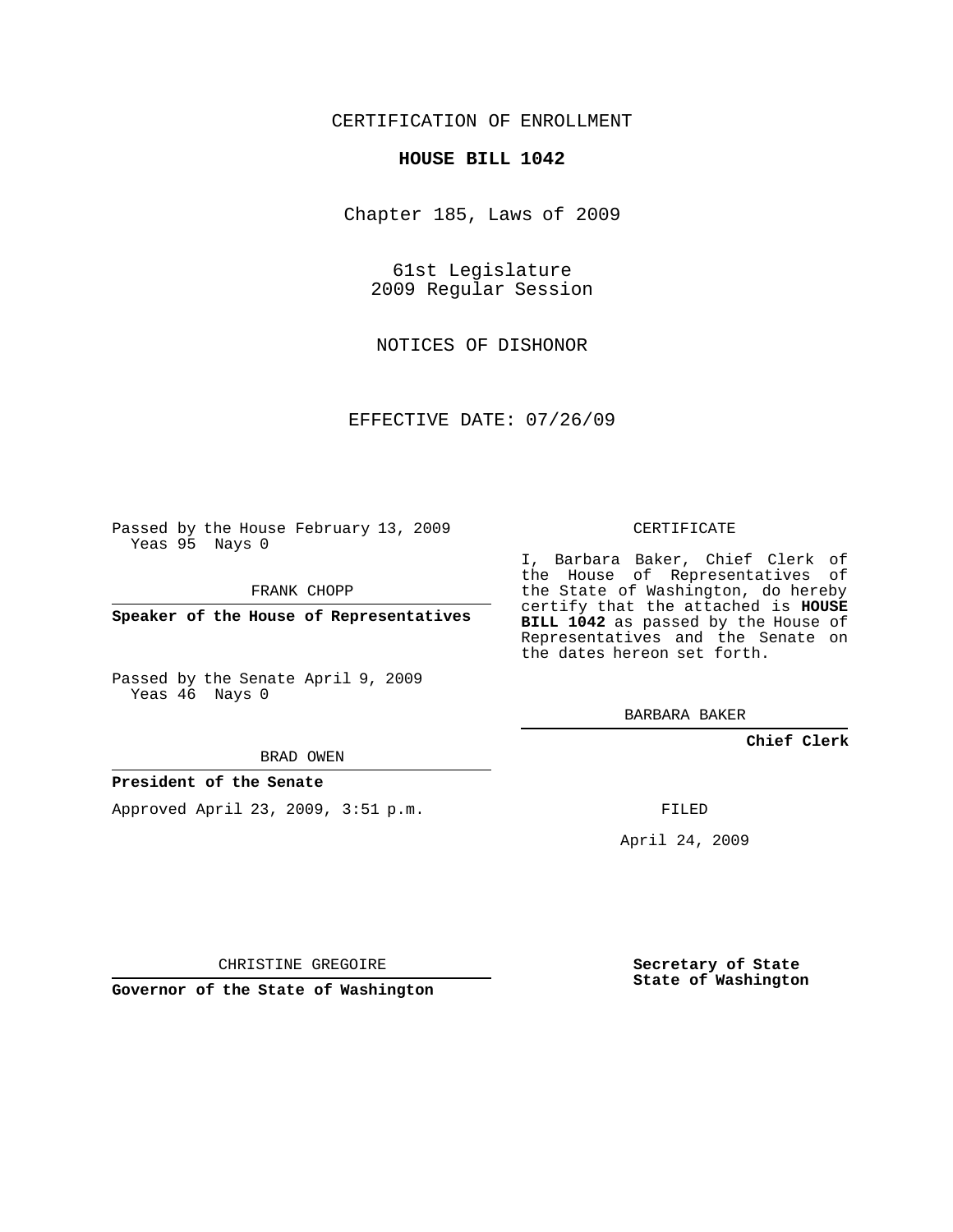# **HOUSE BILL 1042** \_\_\_\_\_\_\_\_\_\_\_\_\_\_\_\_\_\_\_\_\_\_\_\_\_\_\_\_\_\_\_\_\_\_\_\_\_\_\_\_\_\_\_\_\_

\_\_\_\_\_\_\_\_\_\_\_\_\_\_\_\_\_\_\_\_\_\_\_\_\_\_\_\_\_\_\_\_\_\_\_\_\_\_\_\_\_\_\_\_\_

Passed Legislature - 2009 Regular Session

**State of Washington 61st Legislature 2009 Regular Session By** Representatives O'Brien, Warnick, Goodman, Rodne, Kelley, and Williams

Prefiled 12/18/08. Read first time 01/12/09. Referred to Committee on Judiciary.

1 AN ACT Relating to notices of dishonor; and amending RCW 62A.3-540.

2 BE IT ENACTED BY THE LEGISLATURE OF THE STATE OF WASHINGTON:

 3 **Sec. 1.** RCW 62A.3-540 and 2005 c 277 s 4 are each amended to read 4 as follows:

 (1) If a check is assigned or written to a collection agency as defined in RCW 19.16.100 and the collection agency or its agent provides a notice of dishonor, the notice of dishonor may be sent by mail to the drawer at the drawer's last known address. The drawer is 9 presumed to have received the notice of dishonor three days from the 10 date it is mailed. The collection agency may, as an alternative to providing a notice in the form described in RCW 62A.3-520, provide a notice in substantially the following form:

# 13 NOTICE OF DISHONOR OF CHECK

14 A check drawn by you and made payable by you to . . . . . . in the 15 amount of . . . . . has not been accepted for payment by . . . . . ., 16 which is the drawee bank designated on your check. This check is dated 17 . . . . . ., and it is numbered, No. . . . . . . .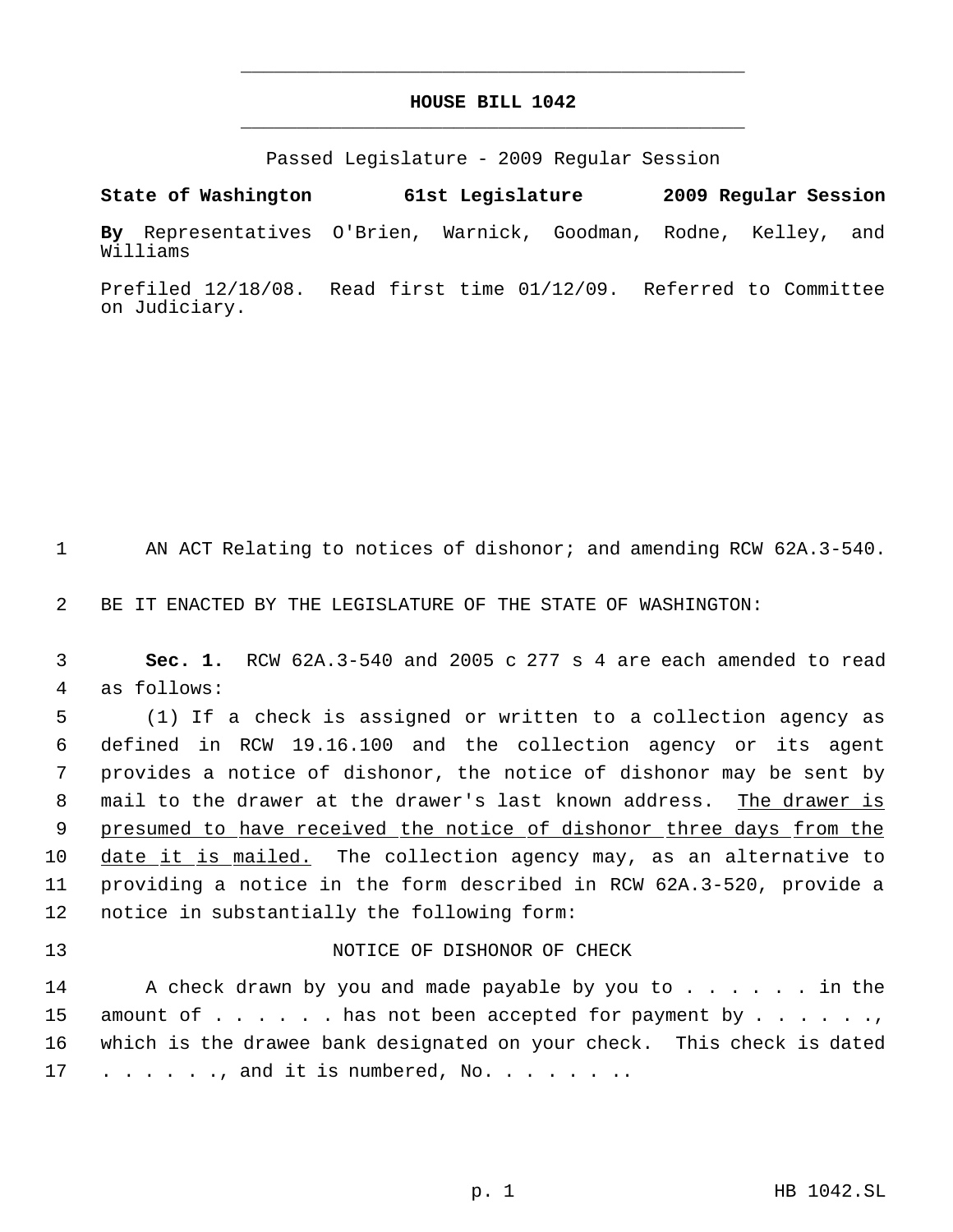You are CAUTIONED that unless you pay the amount of this check and 2 a handling fee of . . . . within thirty-three days after the date this letter is postmarked or personally delivered, you may very well have to pay the following additional amounts:

 (a) Costs of collecting the amount of the check in the lesser of 6 the check amount or forty dollars( $(-$ -plus, in the event of legal 7 action, court costs and attorneys' fees, which will be set by the eourt));

 (b) Interest on the amount of the check which shall accrue at the rate of twelve percent per annum from the date of dishonor; and

 (c) Three hundred dollars or three times the face amount of the 12 check, whichever is less, plus court costs and attorneys' fees, by 13 award of the court in the event of legal action. Note that this caution regarding increased amounts in any possible legal action is 15 advisory only and should not be construed as a representation or 16 implication that legal action is contemplated or intended.

 You are also CAUTIONED that law enforcement agencies may be provided with a copy of this notice of dishonor and the check drawn by you for the possibility of proceeding with criminal charges if you do not pay the amount of this check within thirty-three days after the date this letter is postmarked.

22 You are advised to make your payment of \$. . . . to . . . . . . 23 at the following address: . . . . . . .

 (2) The cautionary statement regarding law enforcement in subsection (1) of this section need not be included in a notice of dishonor sent by a collection agency. However, if included and whether or not the collection agency regularly refers dishonored checks to law enforcement, the cautionary statement in subsection (1) of this section shall not be construed as a threat to take any action not intended to be taken or that cannot legally be taken; nor shall it be construed to be harassing, oppressive, or abusive conduct; nor shall it be construed to be a false, deceptive, or misleading representation; nor shall it be construed to be unfair or unconscionable; nor shall it otherwise be construed to violate any law.

 (3) In addition to sending a notice of dishonor to the drawer of the check under this section, the person sending notice shall execute an affidavit certifying service of the notice by mail. The affidavit of service by mail must be substantially in the following form: